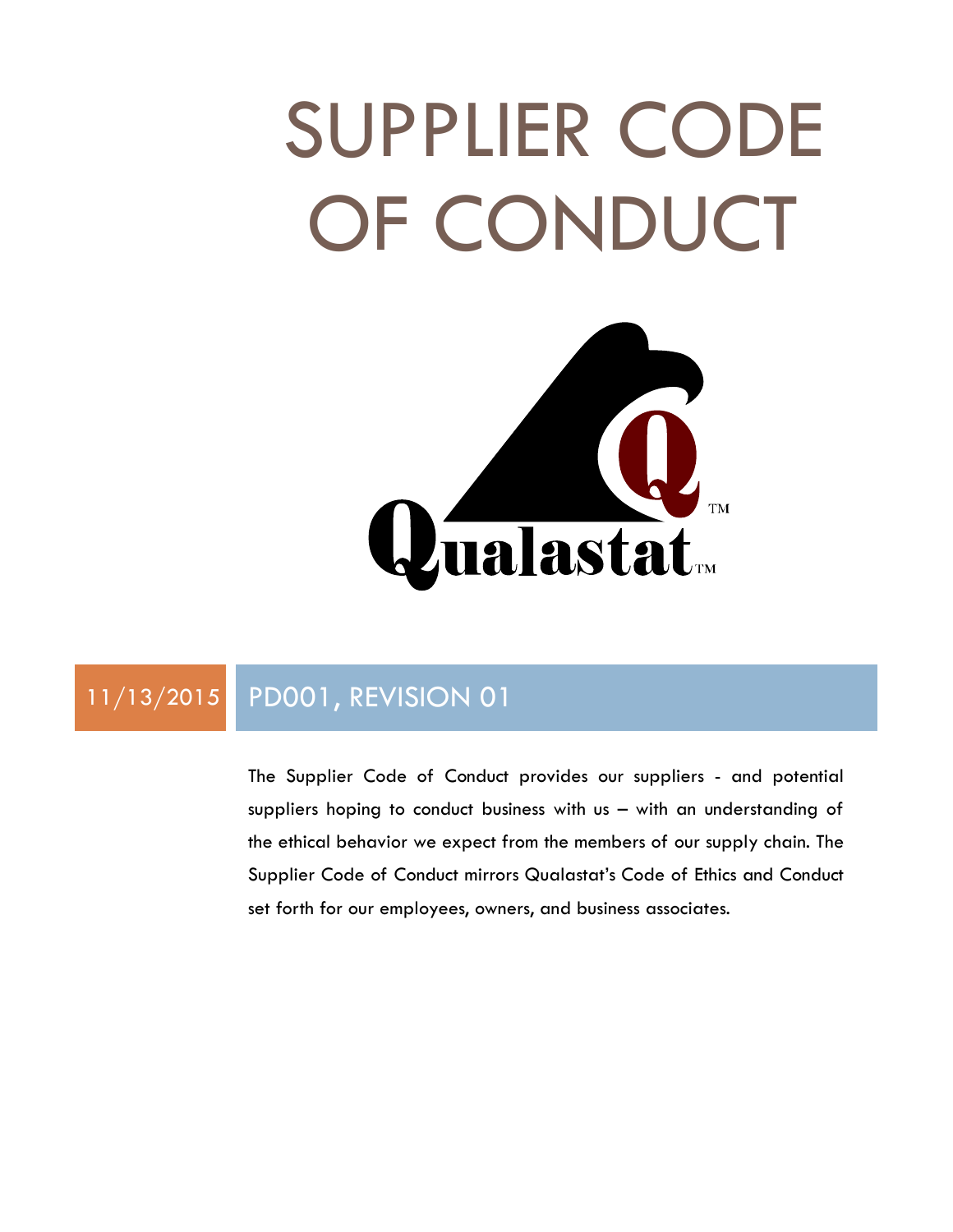## Supplier Code of Conduct

#### **EXPECTATIONS AND REQUIREMENTS FOR THE SUPPLY CHAIN**

#### **Codes of Conduct and Sub-tier Suppliers**

Commensurate with size and nature of their business, we expect our suppliers to comply with all laws, regulations, and expectations related to or expressly addressed in the Supplier Code of Conduct. We strongly encourage our suppliers to implement their own written code of conduct and to flow down these principles to their sub-tiers.

#### **Reporting**

Employees of our suppliers should be provided with an adequate avenue for raising questions or reporting concerns related to unethical behavior. Our suppliers should have no toleration for retaliation made against a reporting employee.

#### **Counterfeit Parts**

We expect our suppliers to develop, implement, and maintain methods and processes appropriate to their products and services to minimize the risk of introducing counterfeit parts and materials into deliverable products. Effective process should be in place to detect counterfeit parts and materials and mark parts obsolete as appropriate.

#### **Fair Competition/Anti-Trust**

Our suppliers shall conduct their business in accordance with all applicable anti-trust or anti-corruption laws and regulations. Suppliers shall avoid business practices such as entry into arrangements that unlawfully restrain competition, improper exchange of competitive information, price fixing, bid rigging, or improper market allocation.

#### **Conflicts of Interest**

Our suppliers are to avoid all conflicts of interest or situations giving the appearance of a potential conflict of interest in their dealings with Qualastat Electronics. We expect our suppliers to report to Qualastat Electronics any situations of potential or apparent conflicts between their personal interests and the interests of Qualastat Electronics.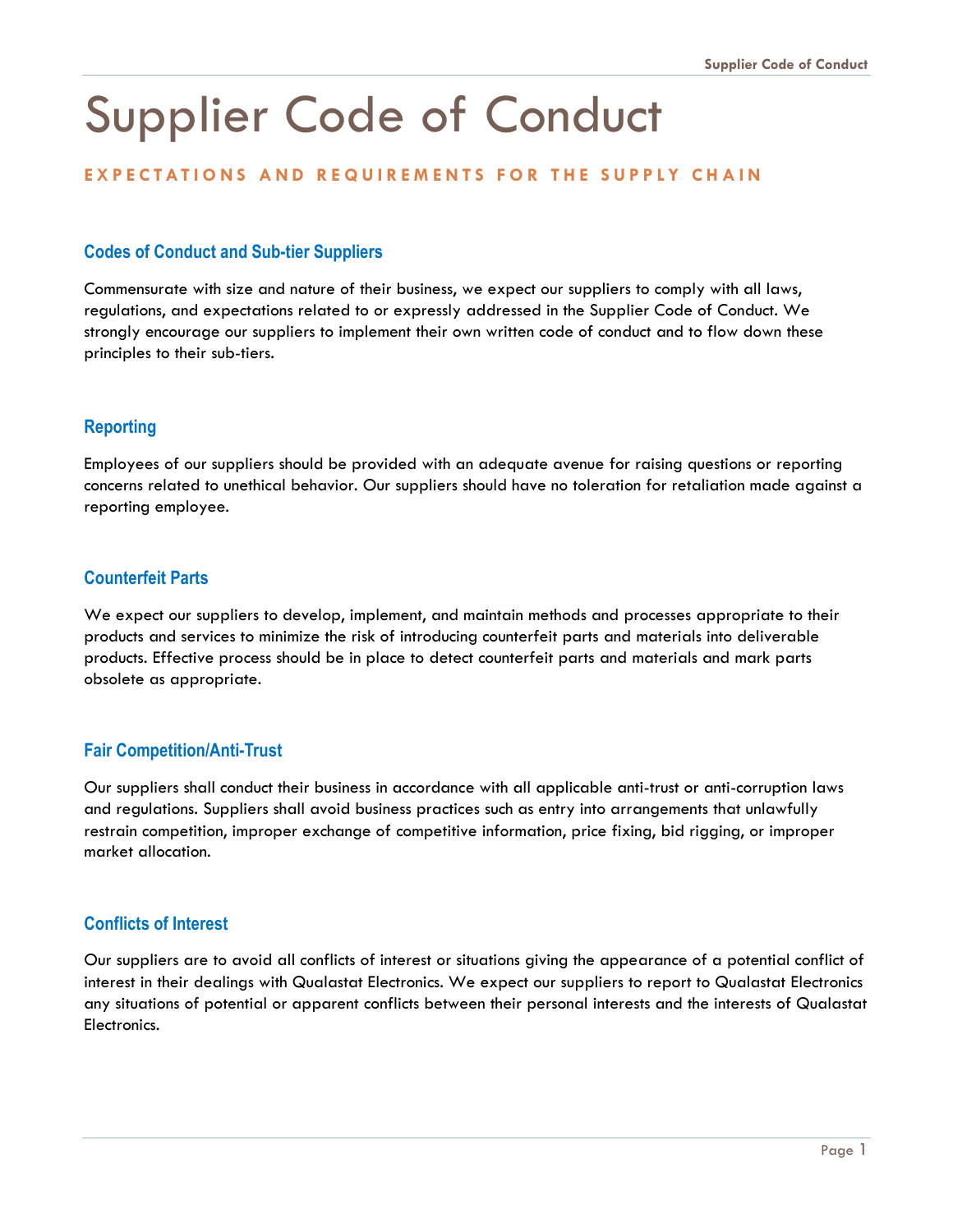#### **Export/Import Control**

We expect our suppliers to engage in business practices that comply with all laws and regulations pertaining to the governance of the import and export of domestic and foreign origin parts and components related to technical data.

#### **Non-discrimination**

Our suppliers are expected to provide equal employment opportunity to employees and applicants for employment with zero regard to: race, color, creed, religion, national origin, sex, sexual orientation, gender identity and expression, age, veteran status, or disability, so long as the essential functions of the job can be performed with or without reasonable accommodations.

#### **Conflict Minerals**

We expect our suppliers to take steps to determine if their products contain conflict minerals (tin, tantalum, gold, and tungsten). If these minerals are present in any of their products, our vendors are to implement due diligence processes throughout their supply chain to determine where the minerals are originating from and support efforts to eradicate the use of conflict minerals which directly or indirectly finance or benefit armed groups in the Democratic Republic of Congo and adjoining countries.

#### **Environment**

We expect our suppliers to operate in a manner that actively manages risk, conserves natural resources, and protects the environment. This includes the application of environmental management system principles in order to establish a systematic approach to the management of risks/hazards and opportunities associated with the environment, including potential risk from regulatory non-compliance, reputational loss, and opportunities for business growth through operational and product stewardship.

#### **Employee Safety and Health**

We expect our suppliers to comply with applicable safety and health laws, regulations, policies, and procedures. Suppliers should provide for the health, safety, and welfare of all people affected by their activities including employees and visitors.

#### **Harassment**

We expect our suppliers to ensure that employees may perform their work in an environment free from physical, psychological and verbal harassment, or other abusive conduct.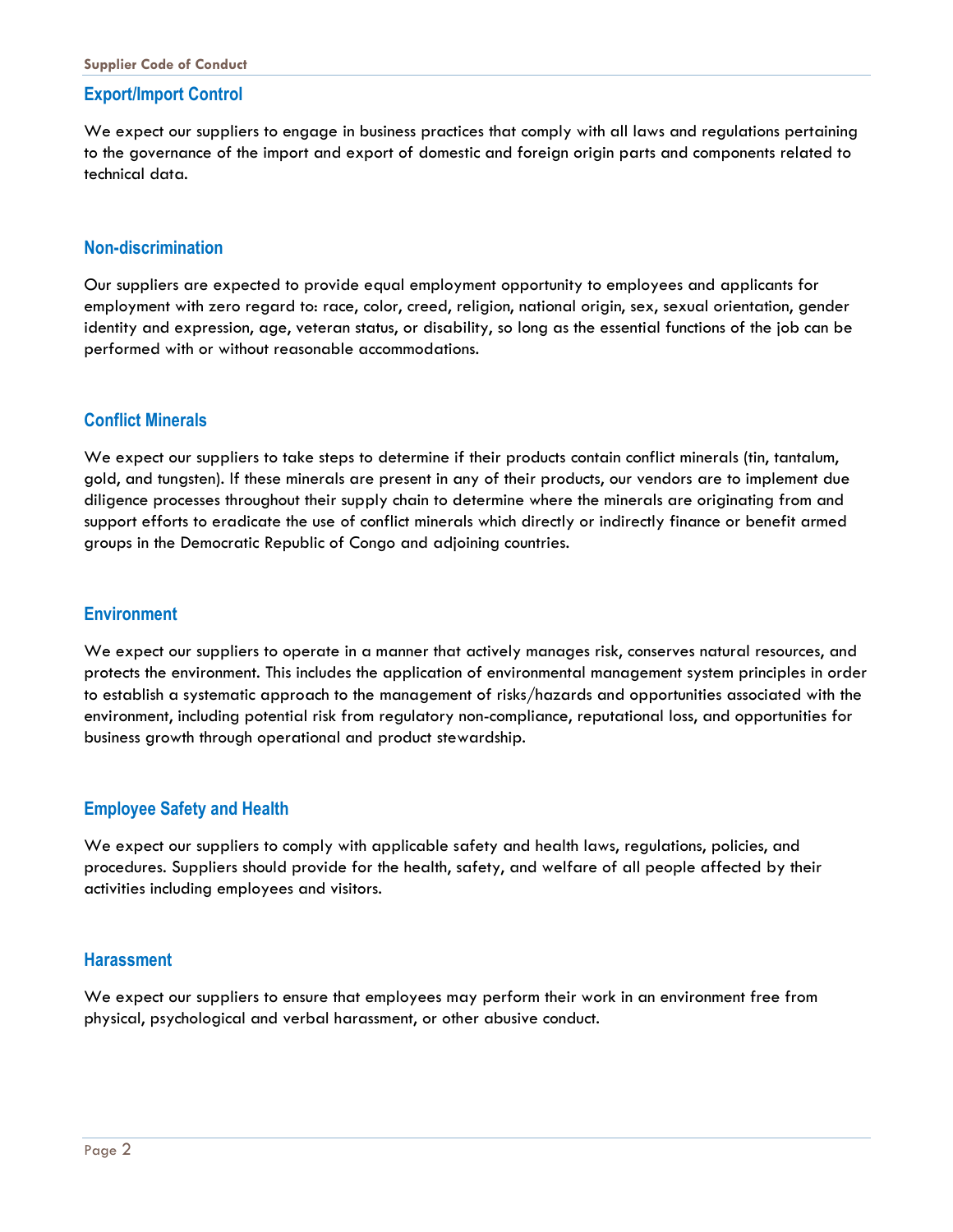#### **Drug-Free Workplace**

We expect our suppliers to maintain a workplace free from illegal drugs.

#### **Laws, Regulations, and Contracts**

Our suppliers must, at a minimum, perform all duties and expectations in compliance with all laws and regulations applicable to their business. Suppliers must comply with all flow-down terms, conditions, and other provisions specified by Qualastat purchase orders. When conducting business internationally, or the primary place of business is outside of the United States, suppliers must comply with local laws and regulations.

#### **Anti-Corruption**

We have no tolerance for corruption, and expressly prohibit anyone conducting business on our behalf, including suppliers, from offering or making any improper payments of money or anything of value to government officials, political parties, candidates for public office, or other persons. This includes the offer or acceptance of any bribe or kickback to or from any customer, supplier, or others.

#### **Gifts/Business Courtesies**

We compete on the merits of our products and services and do not use the exchange of business courtesies to gain an unfair competitive advantage. We expect the same of our suppliers in the offering or receipt of any gift or business courtesy, including cash and/or cash equivalents. Please note that Qualastat employees who are in any way involved in procurement decisions may not accept any business courtesies, with the exception of low-value, promotional items that have an aggregate market value of \$10 or less. In any business relationship, our suppliers must ensure that the offering or receipt of any gift or business courtesy: is permitted by law and regulation, does not violate the rules and standards of the recipient's organization, is consistent with reasonable marketplace customers, and will not adversely affect the reputation of Qualastat Electronics.

#### **Confidential/Proprietary Information**

Our suppliers should take proper care to protect all sensitive information, including confidential, proprietary, and personal information. Information should never be used for purposes beyond the scope of the business arrangement with our company, without prior, written authorization.

#### **Financial Responsibilities/Accurate Records**

It is expected that our suppliers accurately record, maintain, and report business documentation, including but not limited to: financial accounts, quality reports, time records, expense reports, resumes and submissions to Qualastat Electronics, the customer, or regulatory authorities.